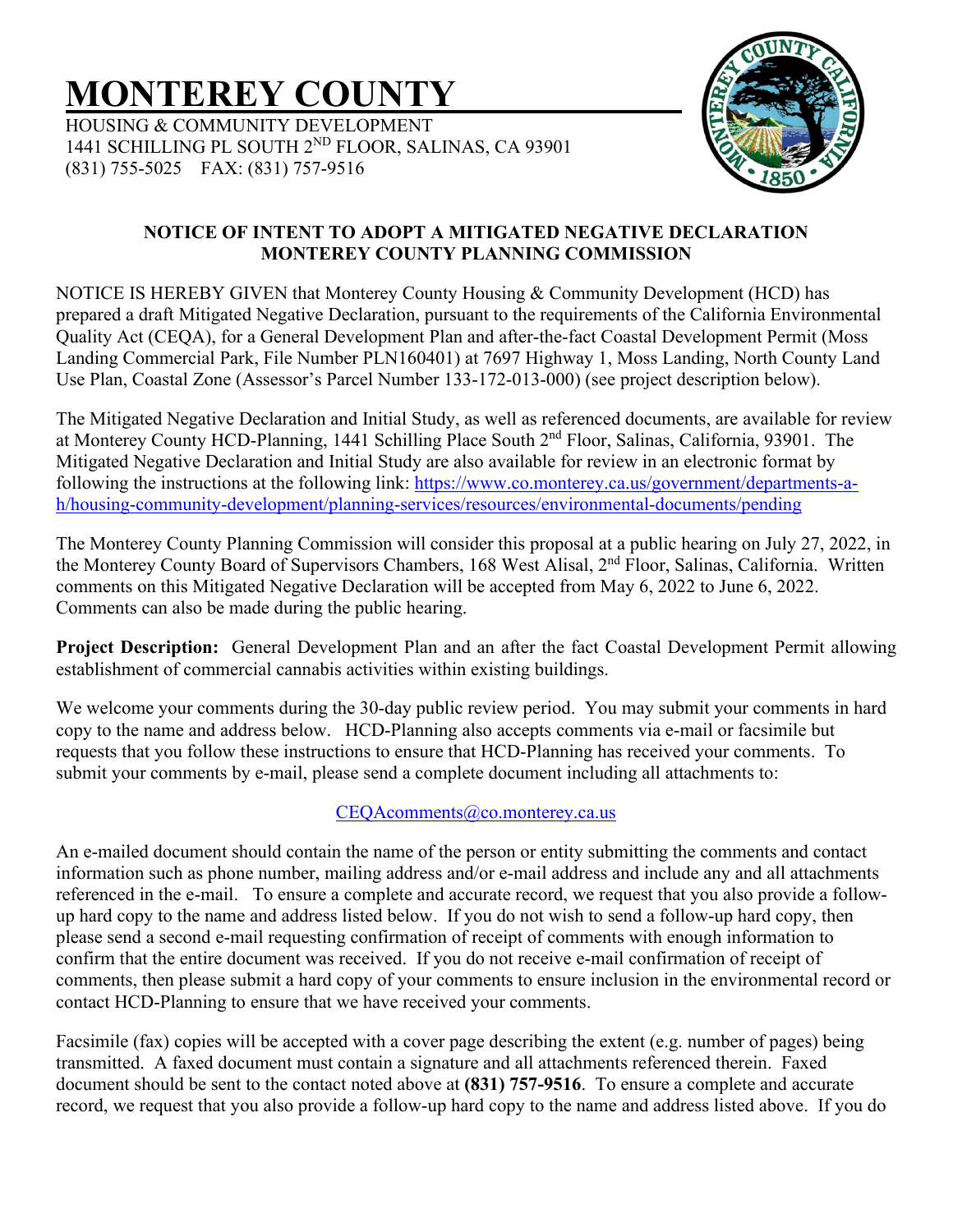#### **Page 2**

not wish to send a follow-up hard copy, then please contact HCD-Planning to confirm that the entire document was received.

**For reviewing agencies**: HCD-Planning requests that you review the enclosed materials and provide any appropriate comments related to your agency's area of responsibility. The space below may be used to indicate that your agency has no comments or to state brief comments. In compliance with Section 15097 of the CEQA Guidelines, please provide a draft mitigation monitoring or reporting program for mitigation measures proposed by your agency. This program should include specific performance objectives for mitigation measures identified (CEQA Section 21081.6(c)). Also inform HCD-Planning if a fee needs to be collected in order to fund the mitigation monitoring or reporting by your agency and how that language should be incorporated into the mitigation measure.

All written comments on the Initial Study should be addressed to:

County of Monterey Housing & Community Development Attn: Anna Quenga or Fionna Jensen 1441 Schilling Pl South 2<sup>nd</sup> Floor Salinas, CA 93901

Re: Moss Landing Commercial Park; File Number PLN160401

| From: | Agency Name:           |  |
|-------|------------------------|--|
|       | <b>Contact Person:</b> |  |
|       | Phone Number:          |  |

- No Comments provided
- Comments noted below
- Comments provided in separate letter

COMMENTS: